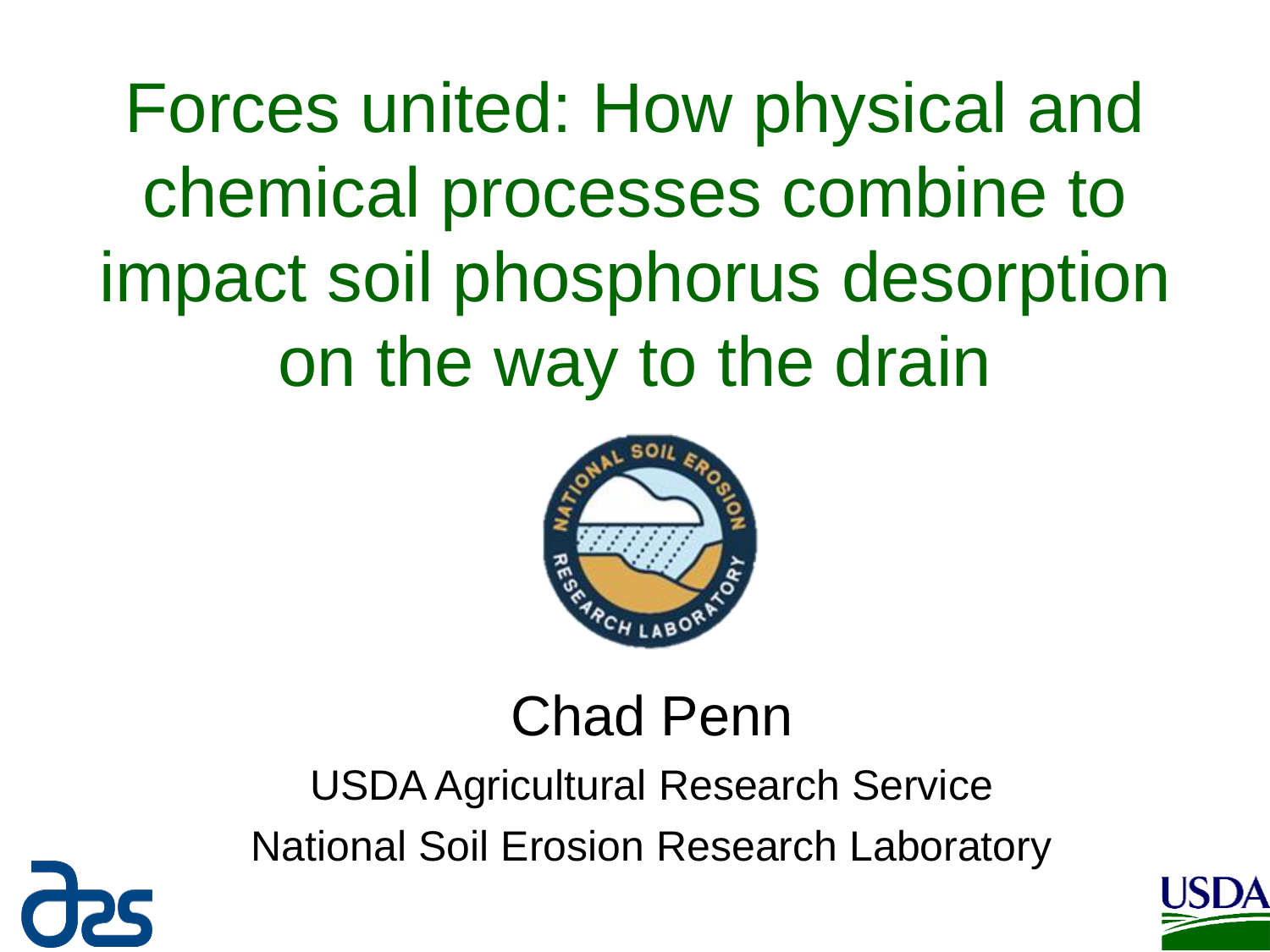#### Dissolved P is Dynamic



*King et al., 2017*

- DP loss is flashy with most loss in large events
	- True concentrations follows discharge flow rate
		- Solid:solution dynamic impacted by hydrology
- Current models cannot capture this variability. Why not?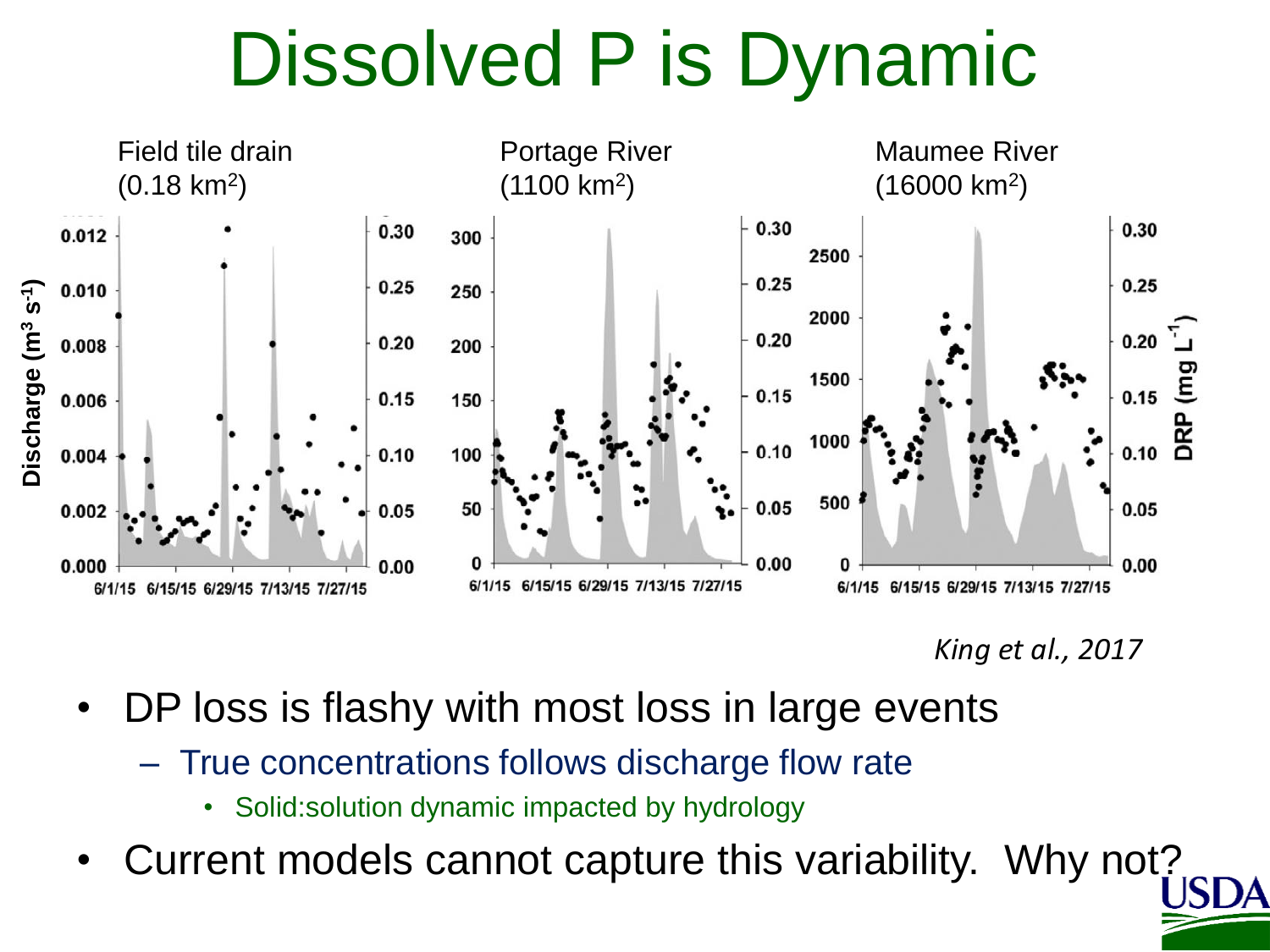## Currently: Static estimate of DP concentrations in flow

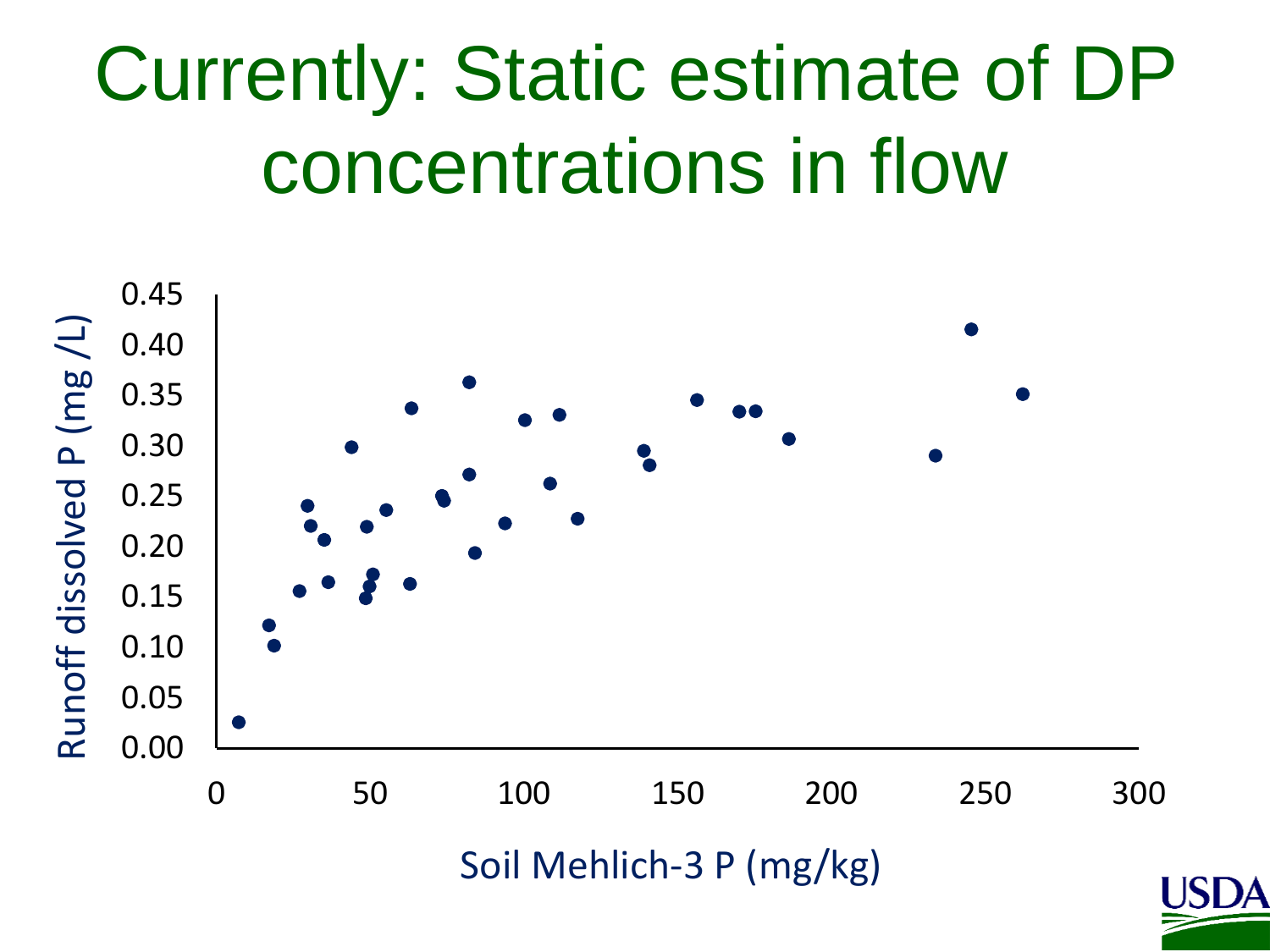# Movement between pools requires time, not just thermodynamics



- Kinetics
- Depends on same properties that impact equilibrium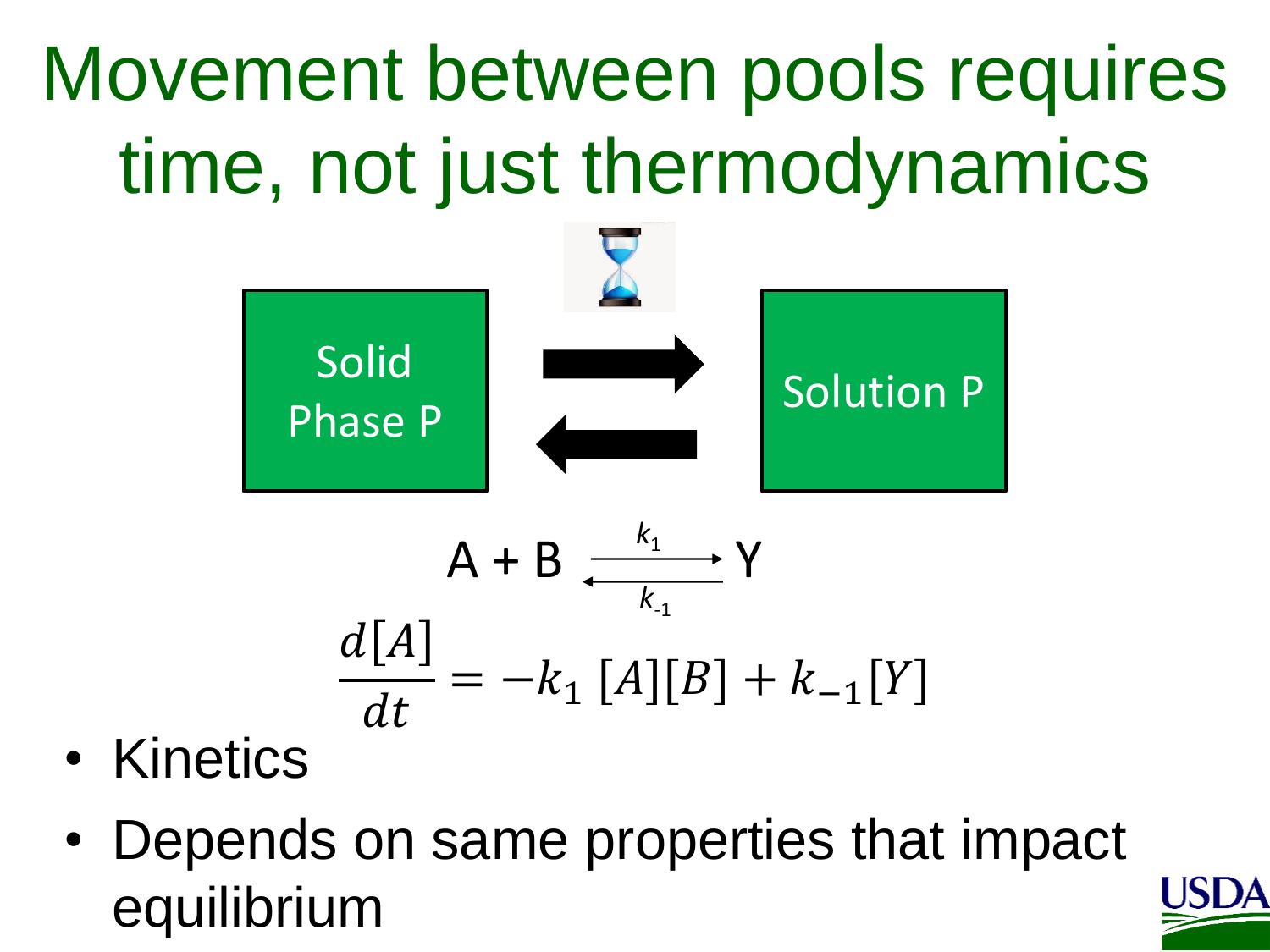### It takes time and water to desorb P

• ….Which is just another way of saying "kinetics and thermodynamic equilibrium"

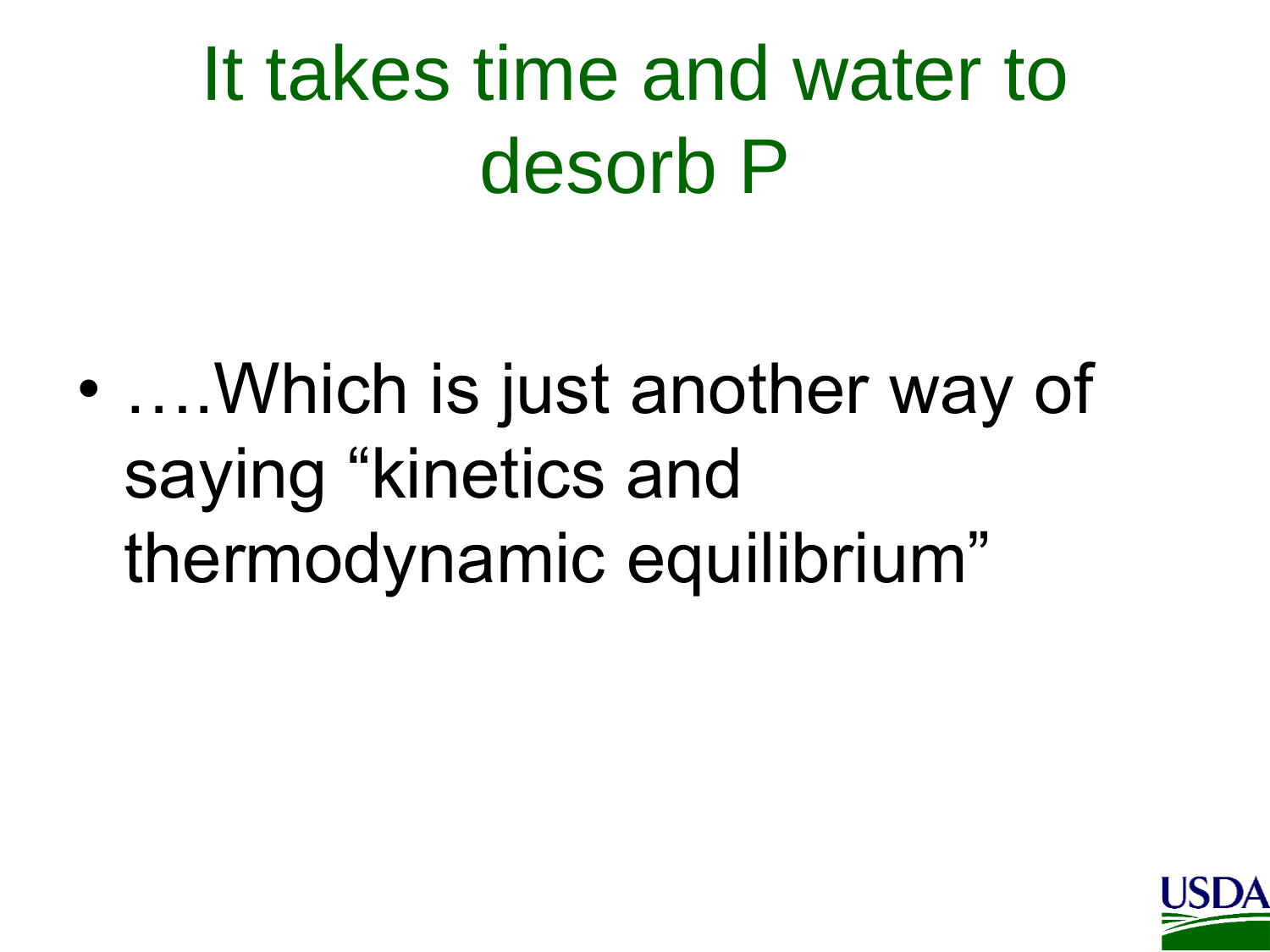#### Not just speed of chemical reaction:



*Weber, 1984*

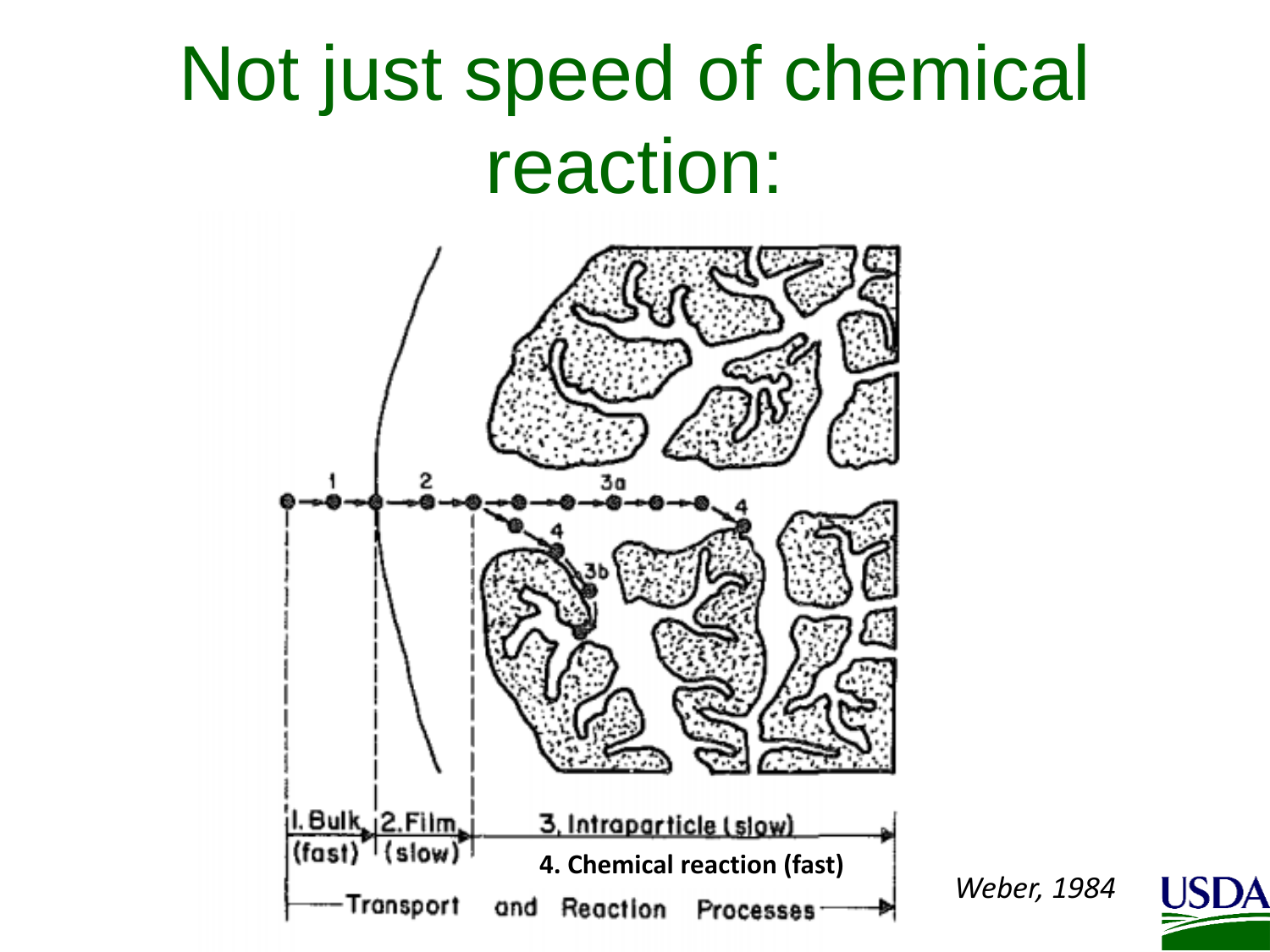# P desorption is not a purely chemical process

- Chemical process of desorption is only realized through physical processes – Chemical alone: extremely difficult and rare
- How does physical interaction of water impact net measured desorption?
	- Quantity
	- Rate
- Thoroughly studied a single high P soil to understand this process before working on other soils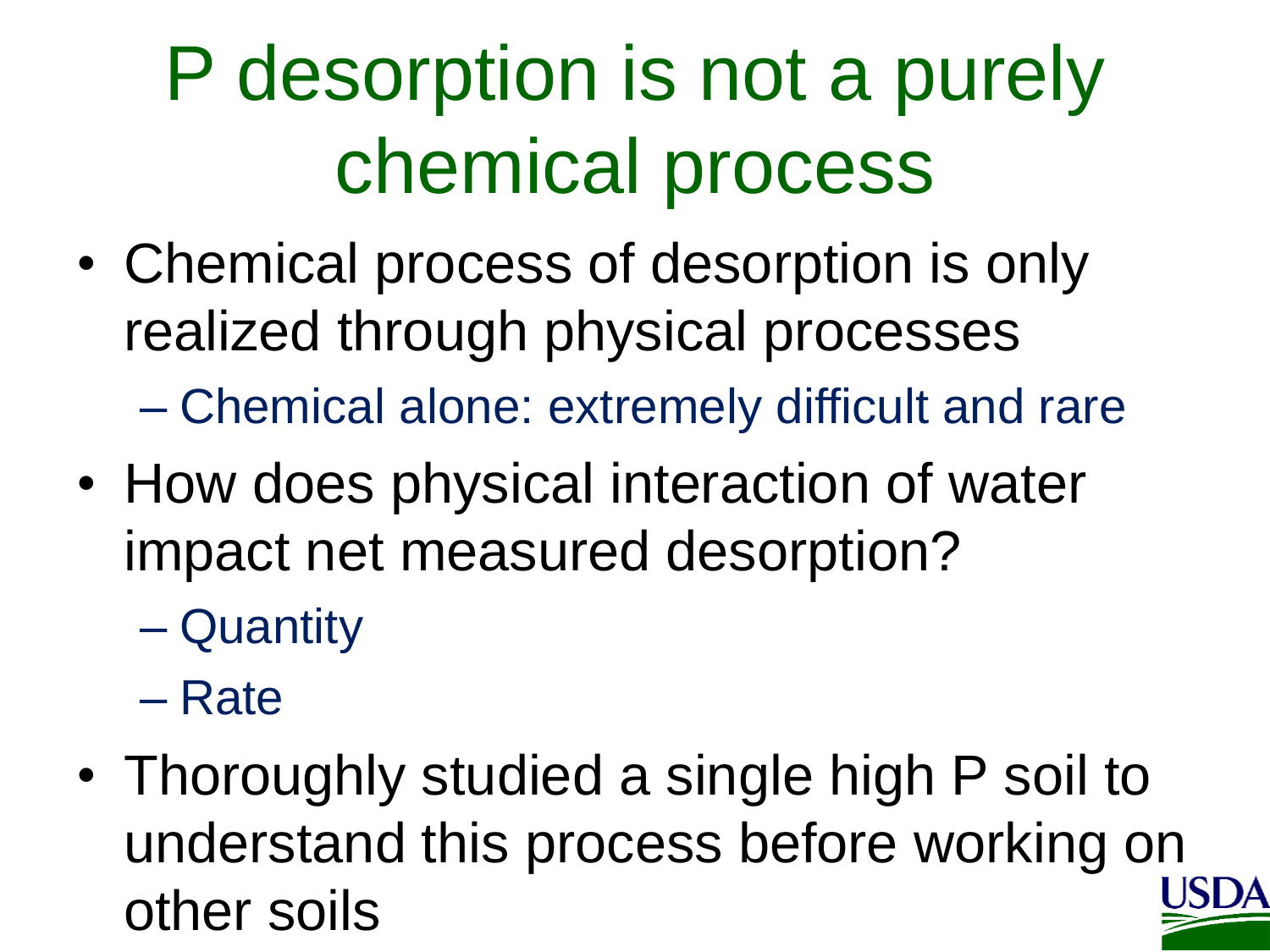## Physio-chemical interaction

- Two most important physio-chemical aspects to process of P desorption:
	- Reaction order
	- i.e. how does concentration affect desorption rate – Diffusion
- Both will impact P desorption quantity, rate, and buffering

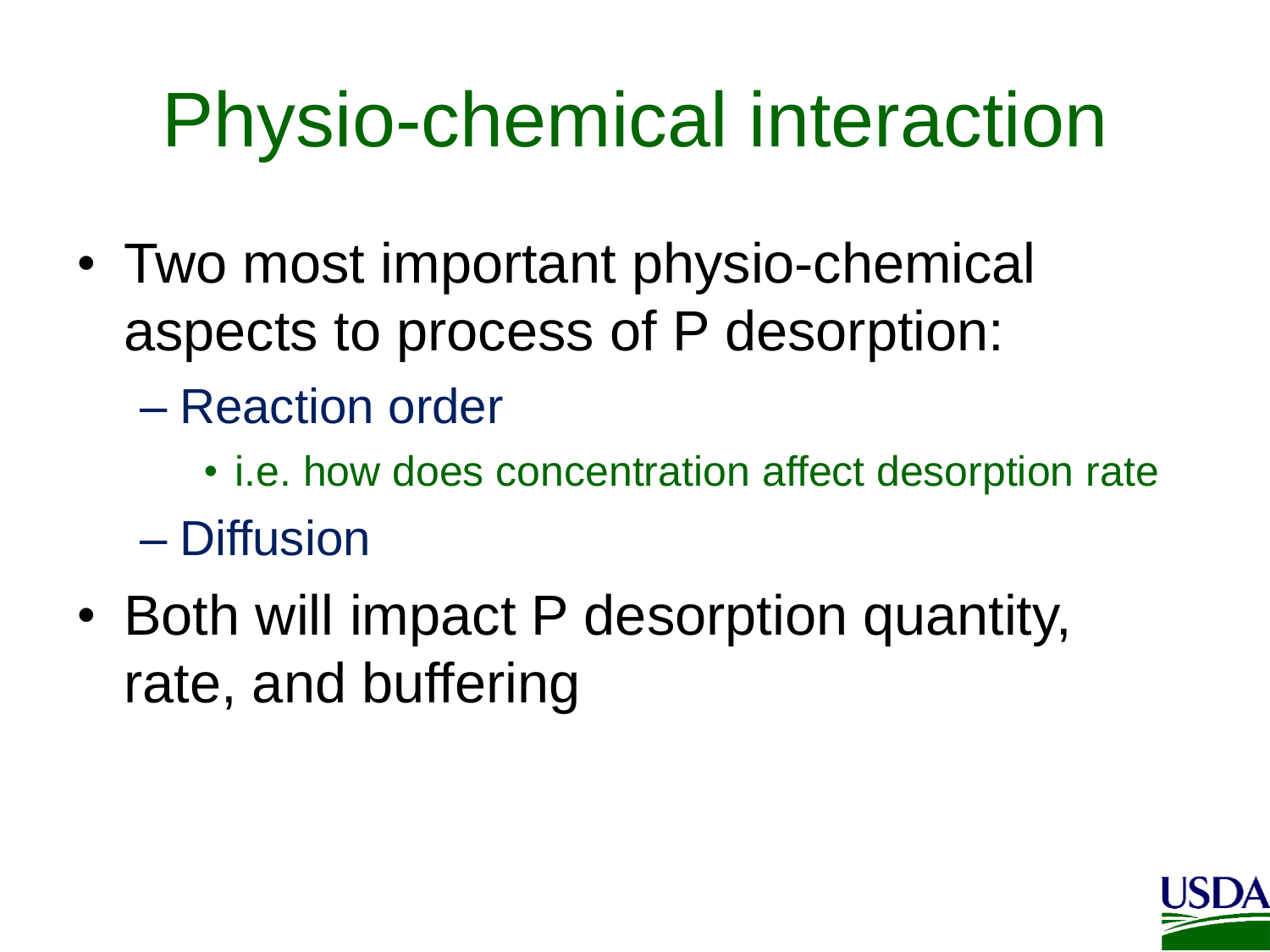## P desorption is first-order

- 90 reactions 1:1 (0.003) 3.190.04) 10:1 (0.12) 50:1 (0.36) Solution and chair • P desorption characterized by two first-order
- Initial rapid P release (labile P)  $\overline{\phantom{0}}$

0

10

20

- 60 70 – Secondary gradual P release (less-labile P)
- <u>प</u>ट 40 • First-order is where thermodynamics meets P desorbed (mg kg **kinetics**

0 250 500 750 1000 1250 1500 Time (min)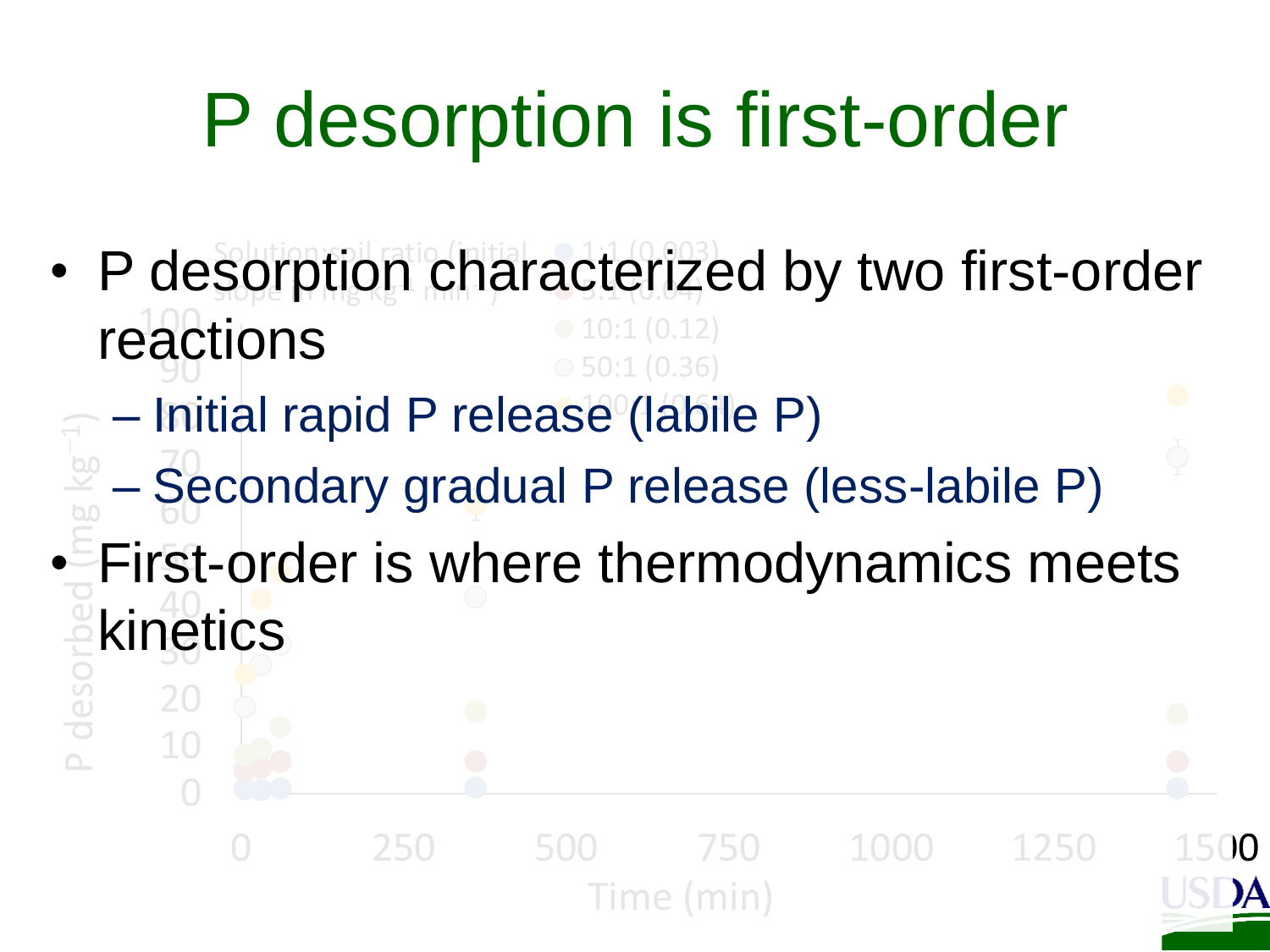# First-order means desorption rate is concentration dependent



- P desorption rate increases with disparity between solid and solution phase concentration
	- i.e. P desorption rate decreases with less dilution or accumulation of solution P
		- Lesser solution:soil ratio

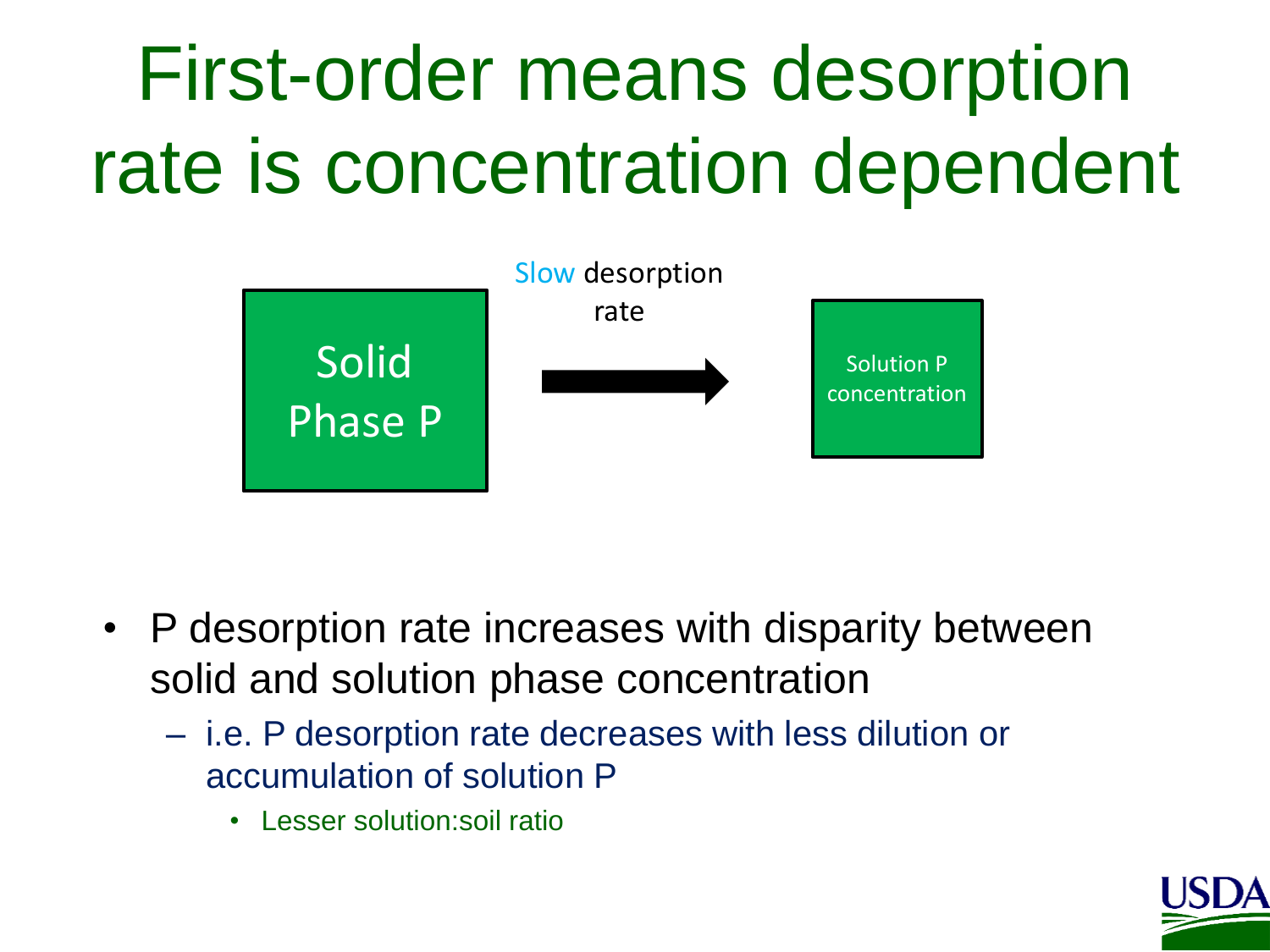# First-order means desorption rate is concentration dependent



- P desorption rate increases with disparity between solid and solution phase concentration
	- i.e. P desorption rate increases with dilution and removal of solution P
		- Greater solution:soil ratio

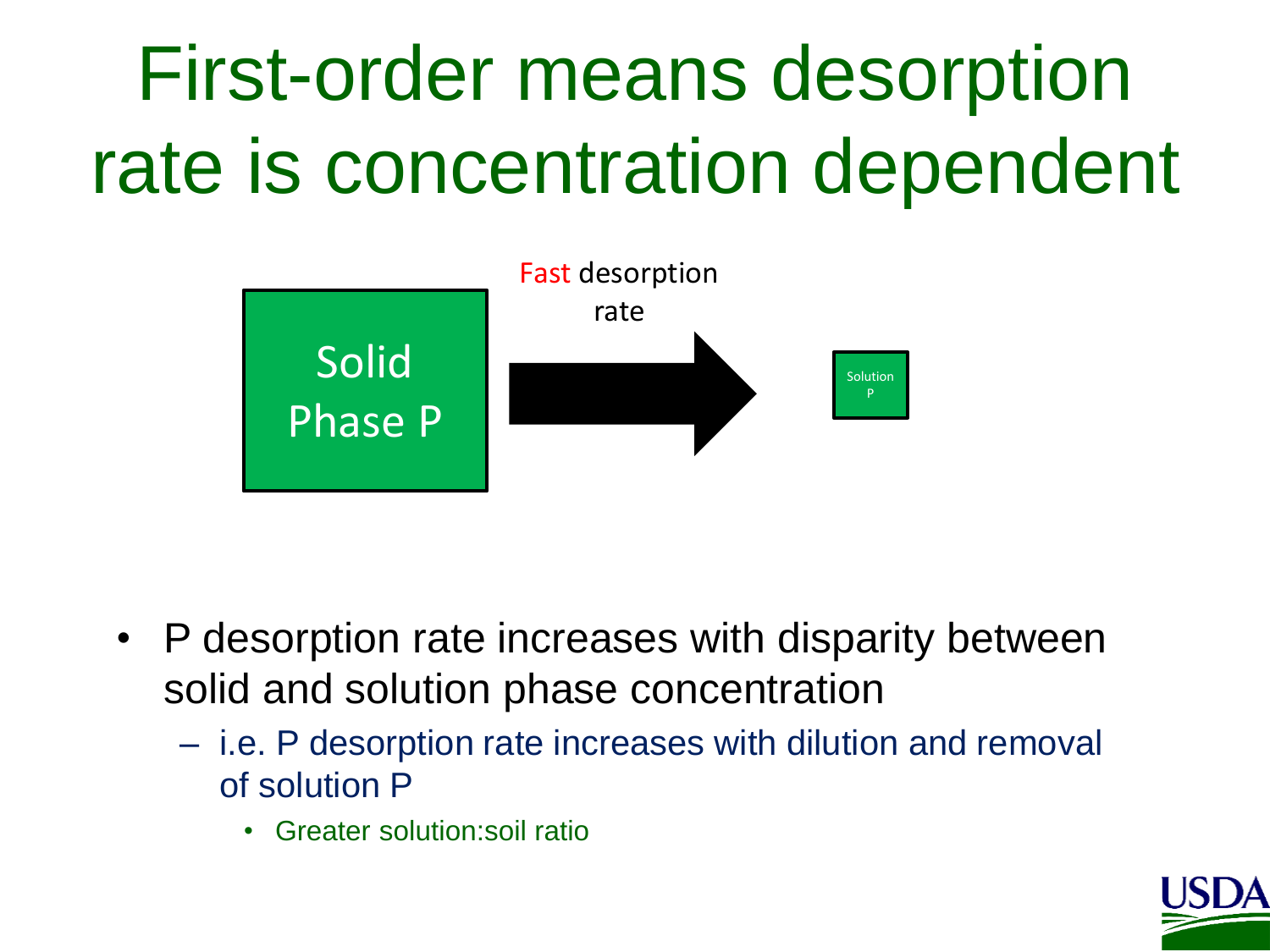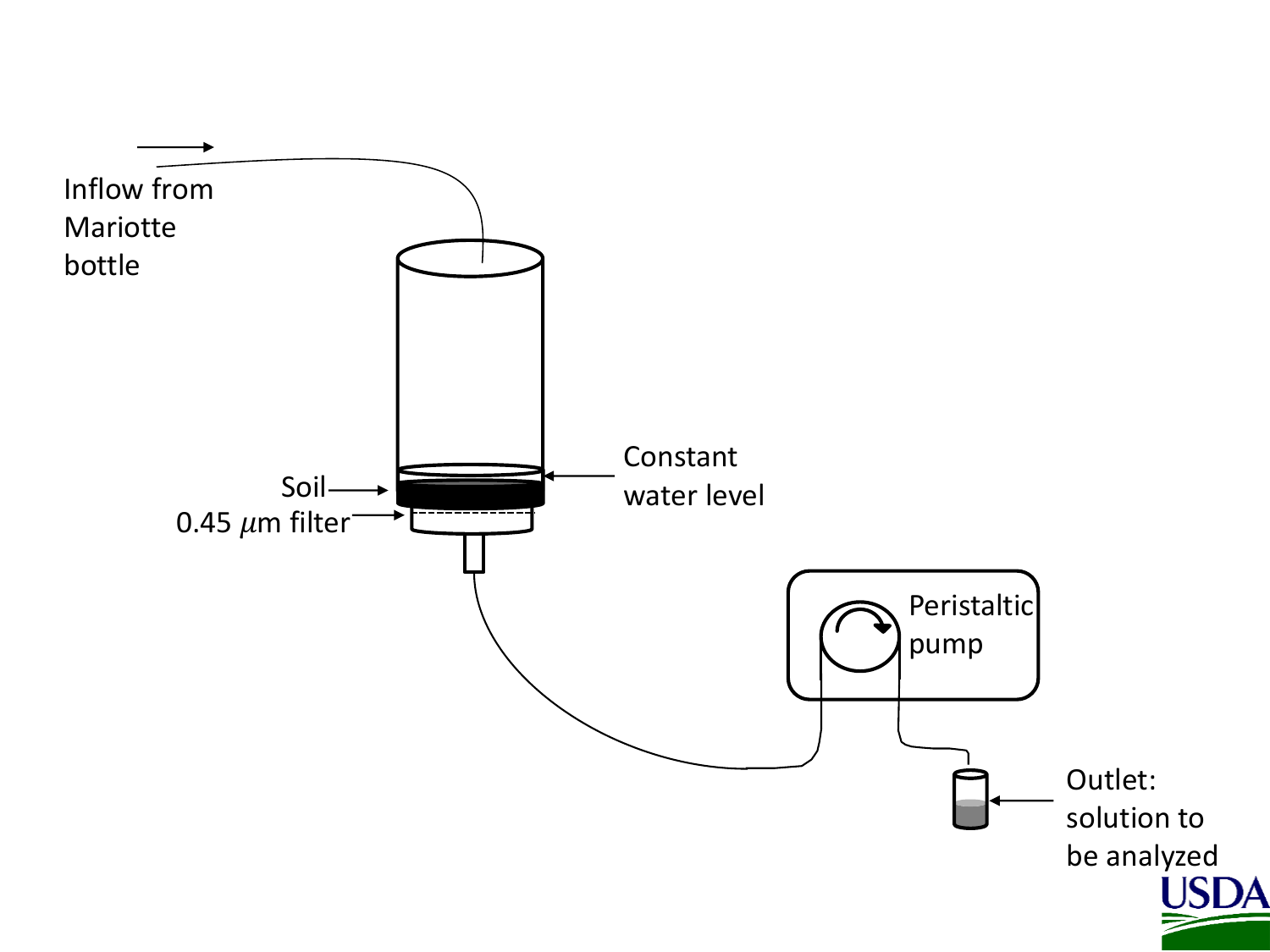#### Flow rate makes a big difference

Fast flow rate produces lower concentrations:

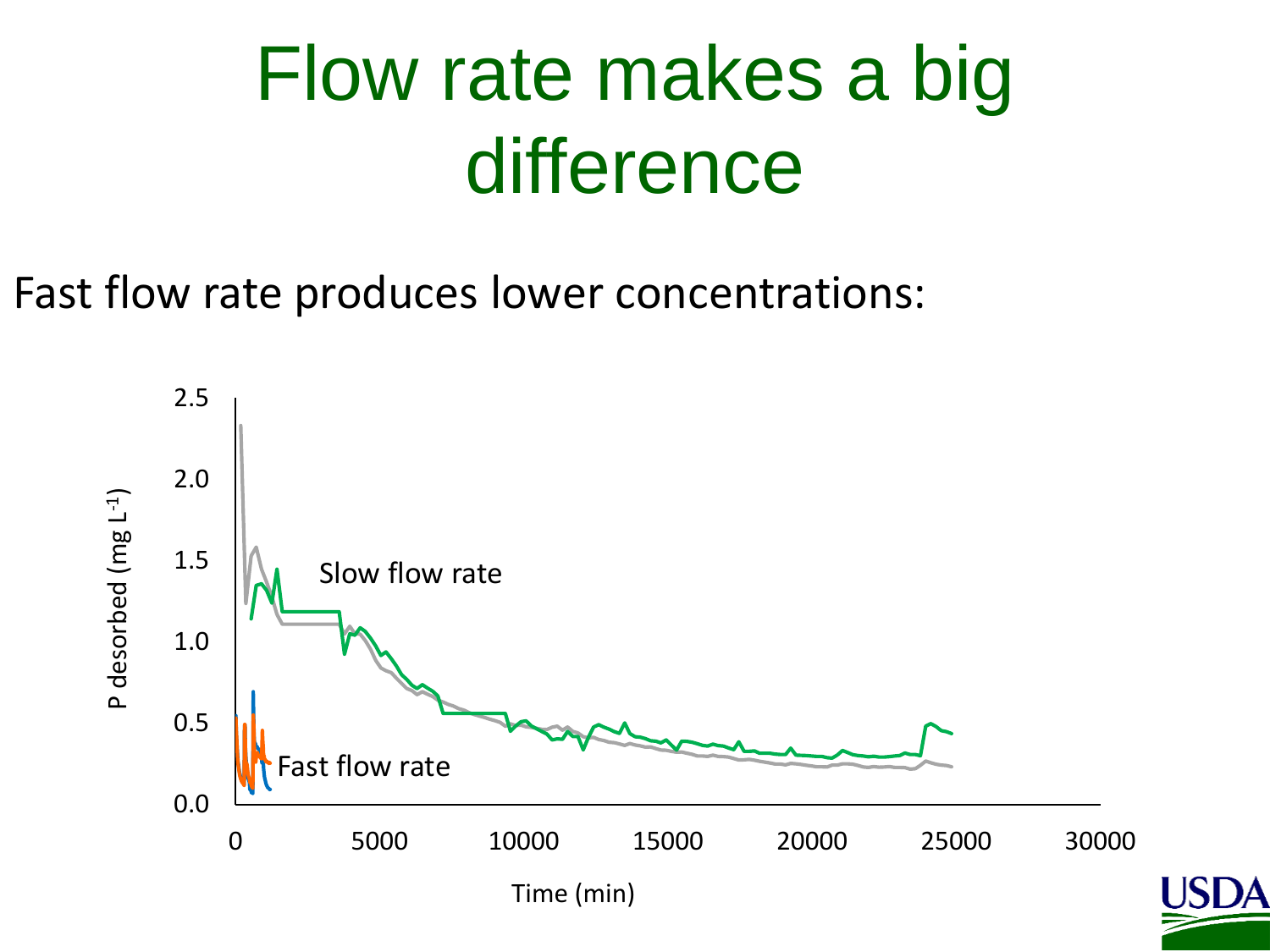## Flow rate makes a big difference

BUT, desorbs P much faster than the slow flow rate (first order kinetics)

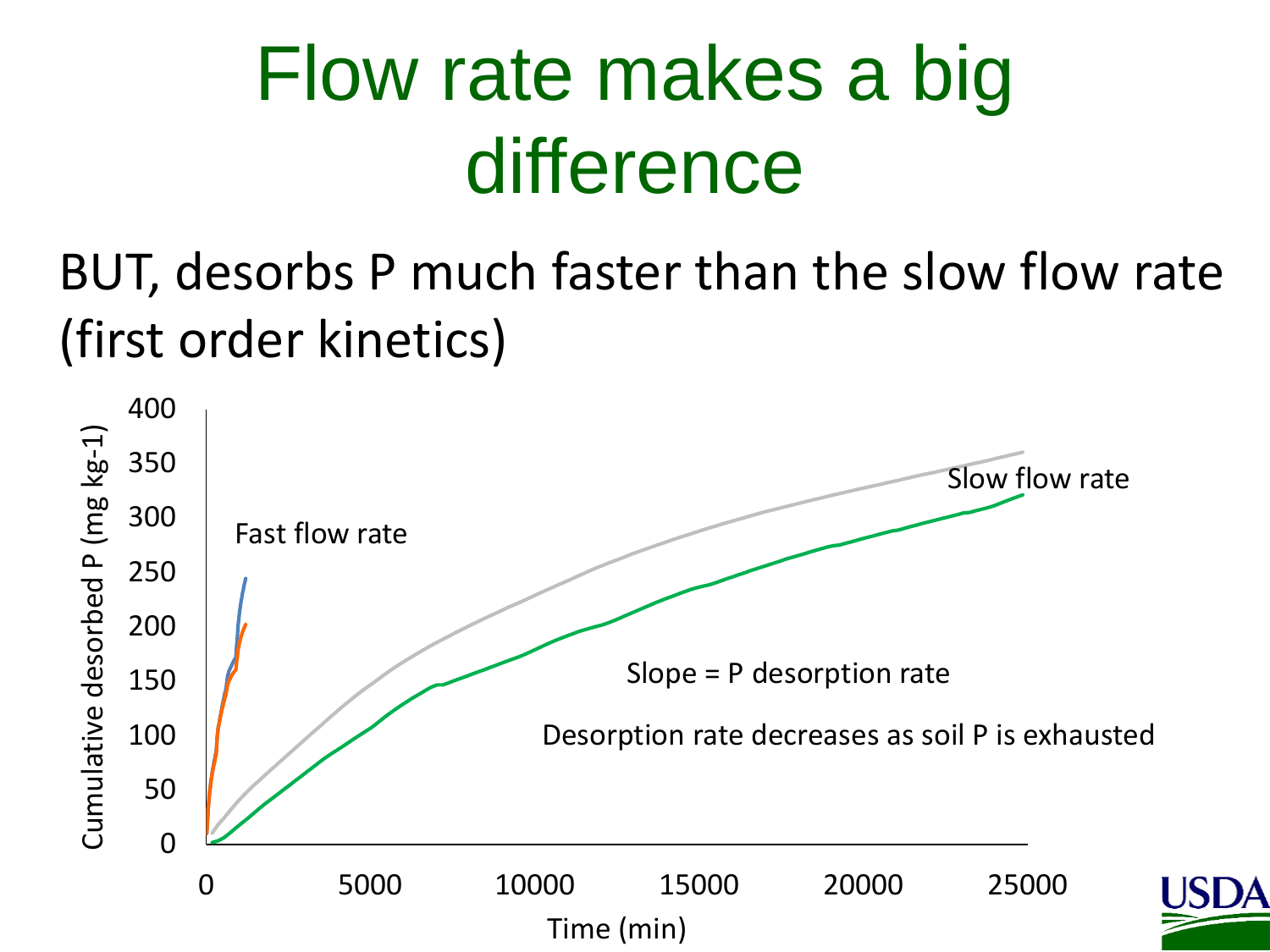#### Flow rate makes a big difference

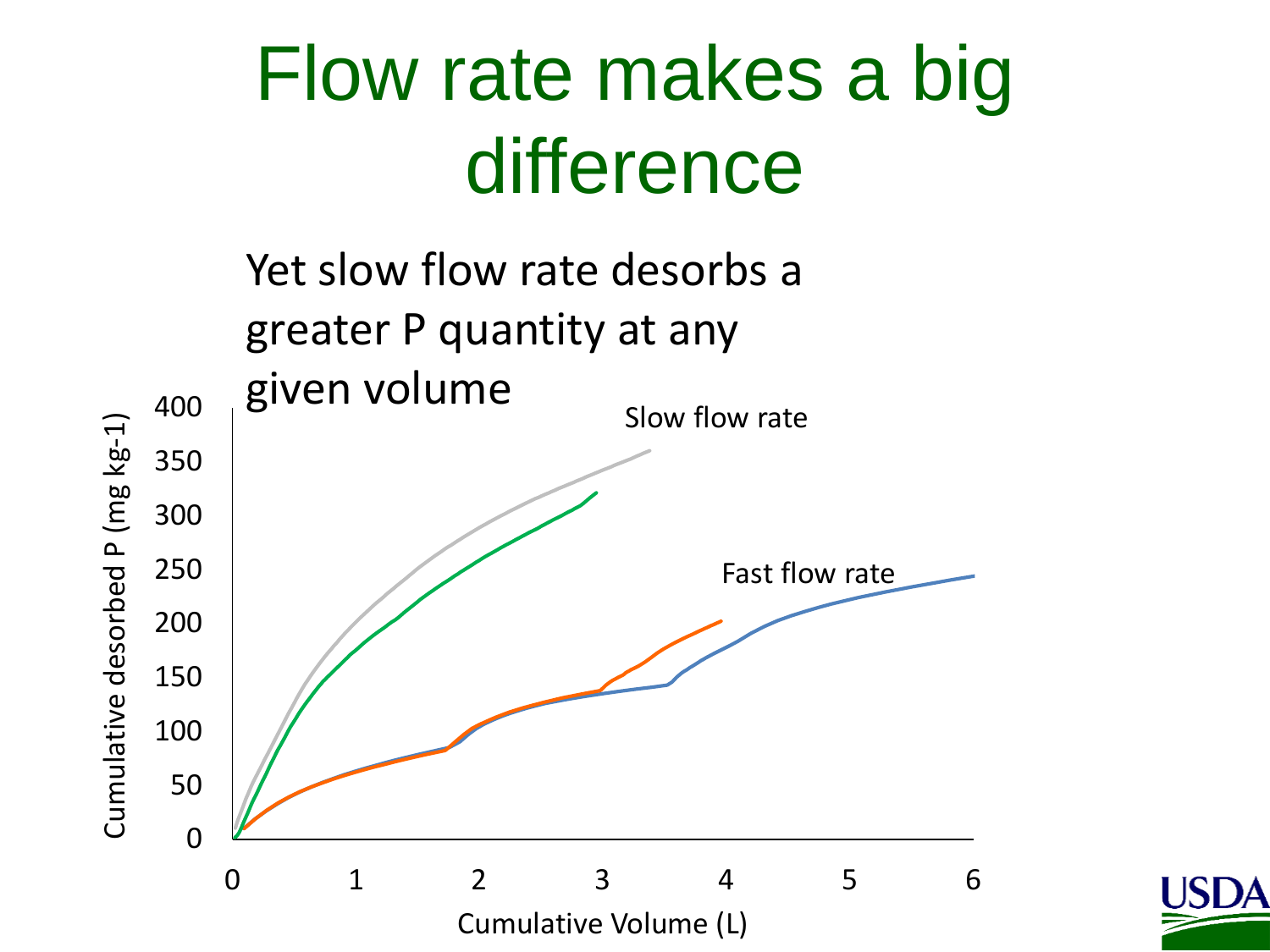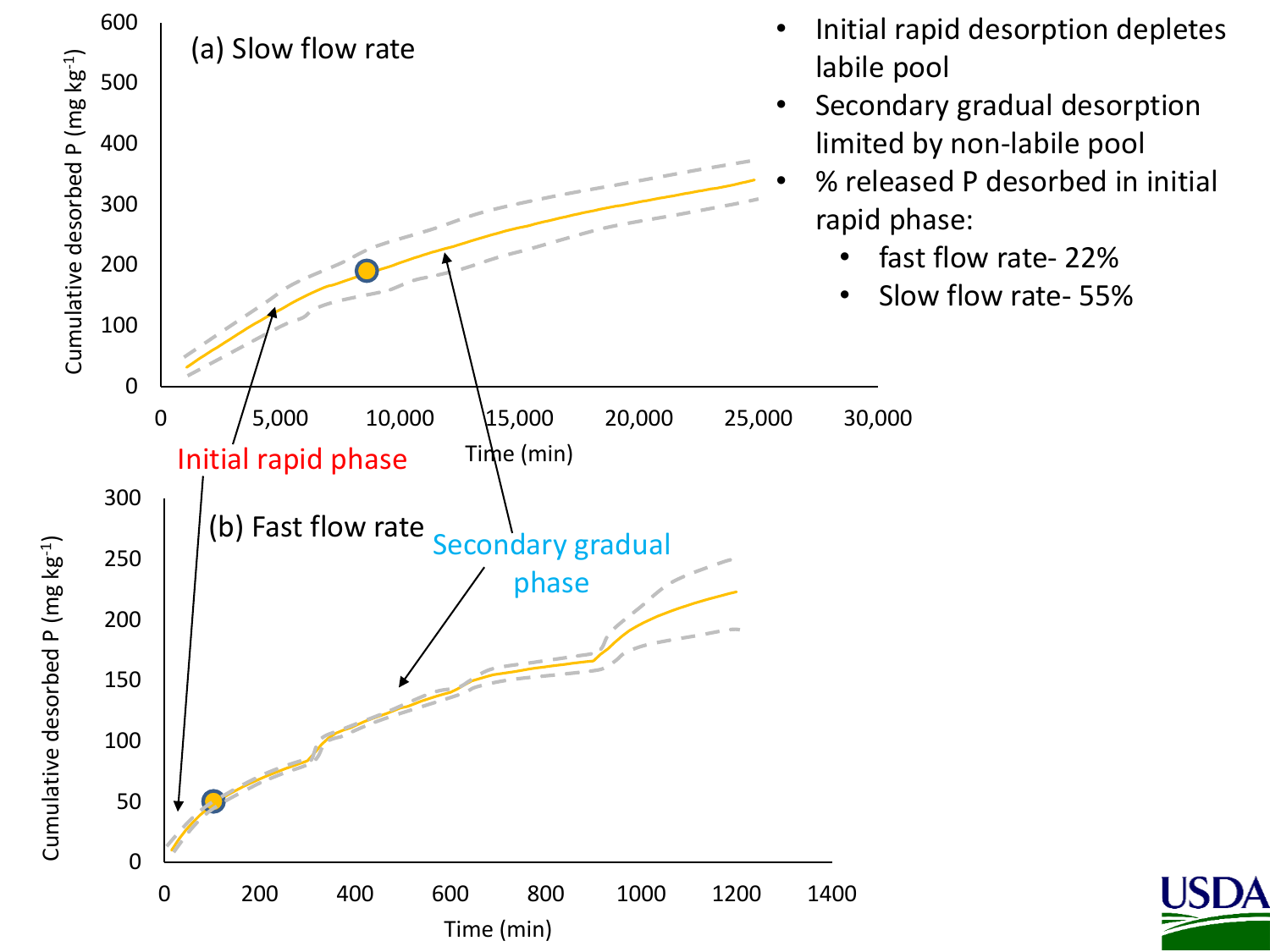## Diffusion and buffering



• Interruption tests indicate P desorption is diffusion-limited

– Less diffusion limitation with slow flow rate

• Diffusion IS buffering

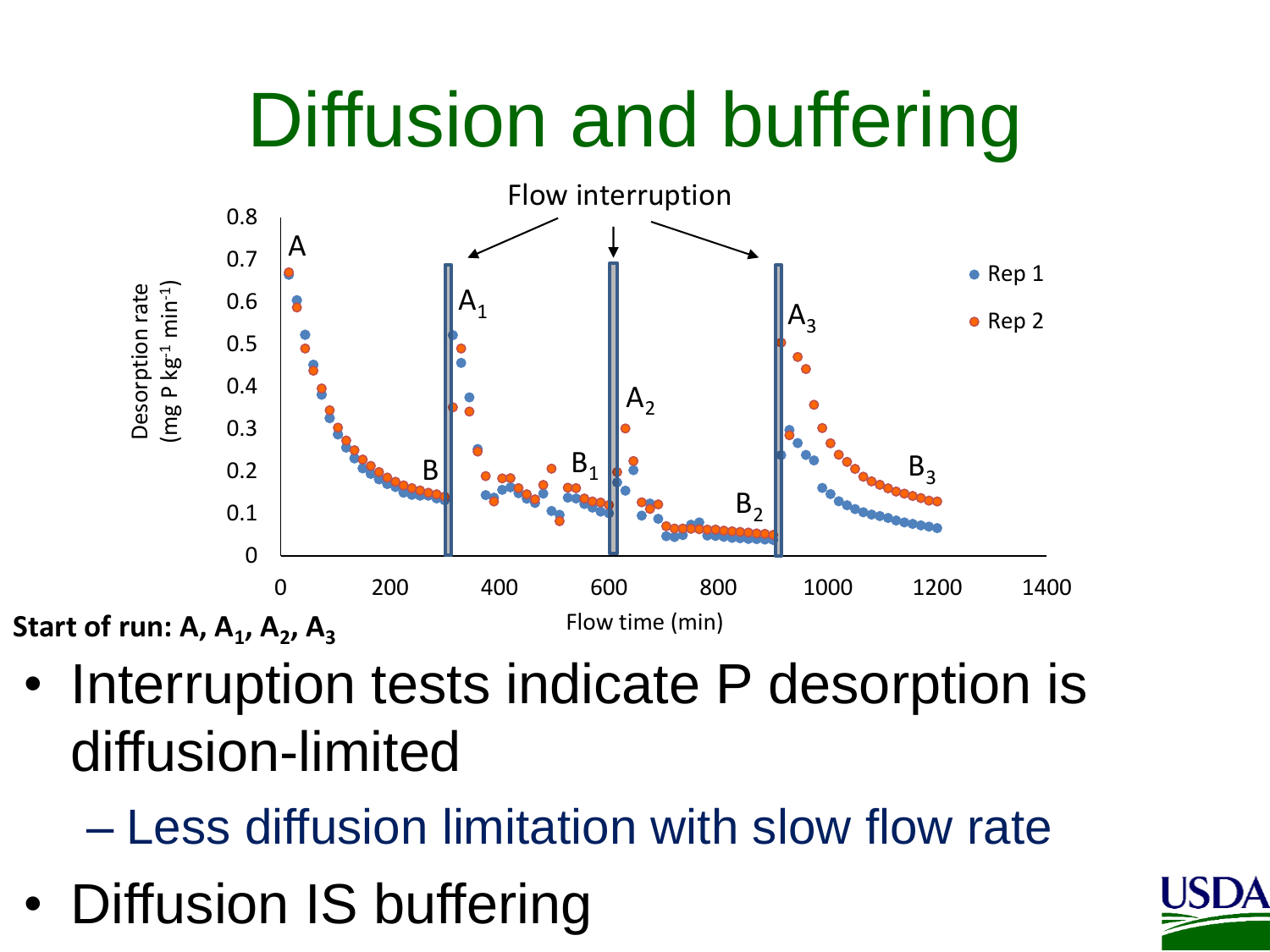

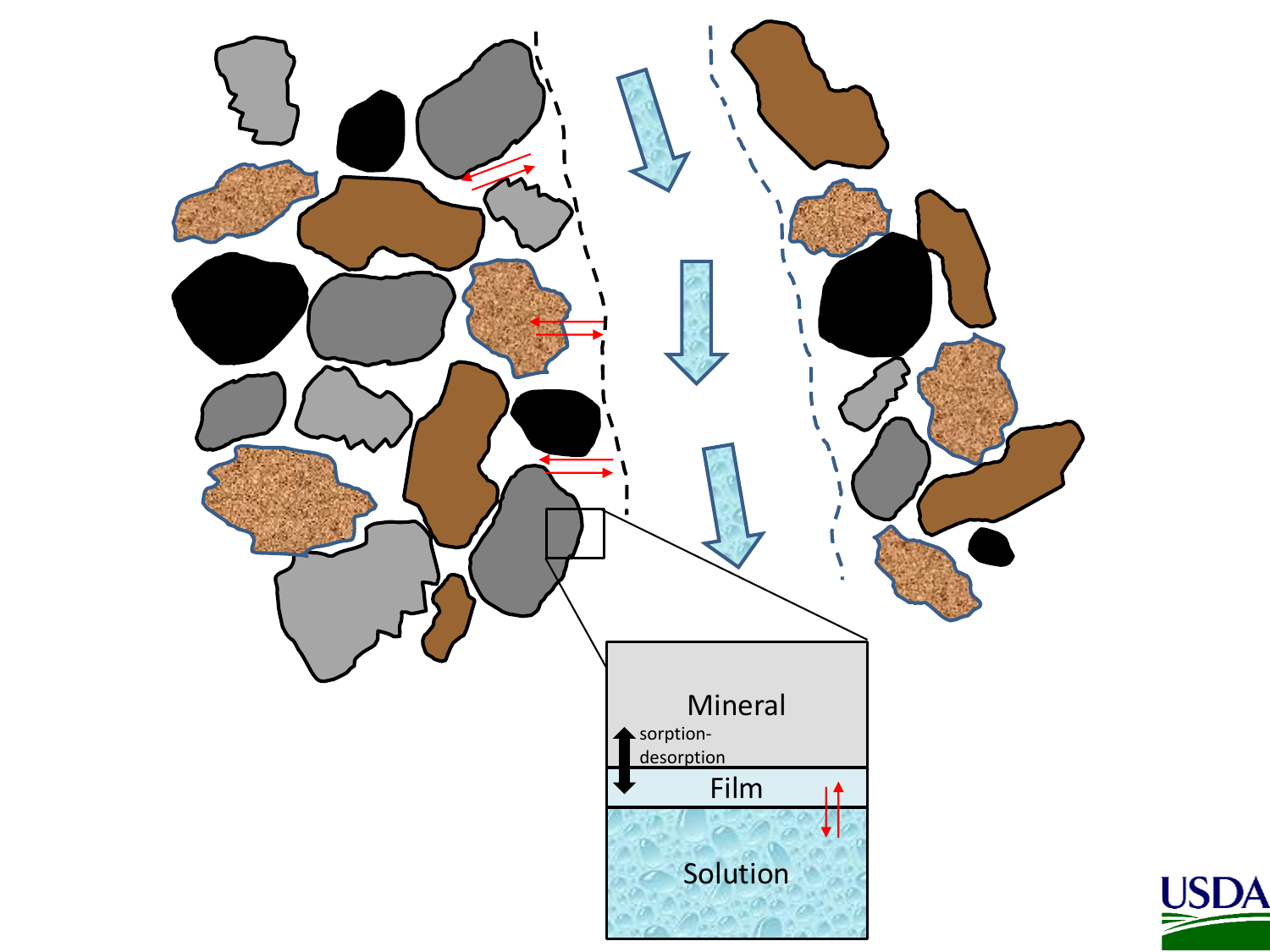

- More effective diffusion to replenish labile pool
- Labile pool depleted slowly
	- Less-labile pool replenishment "keeps up" for a time



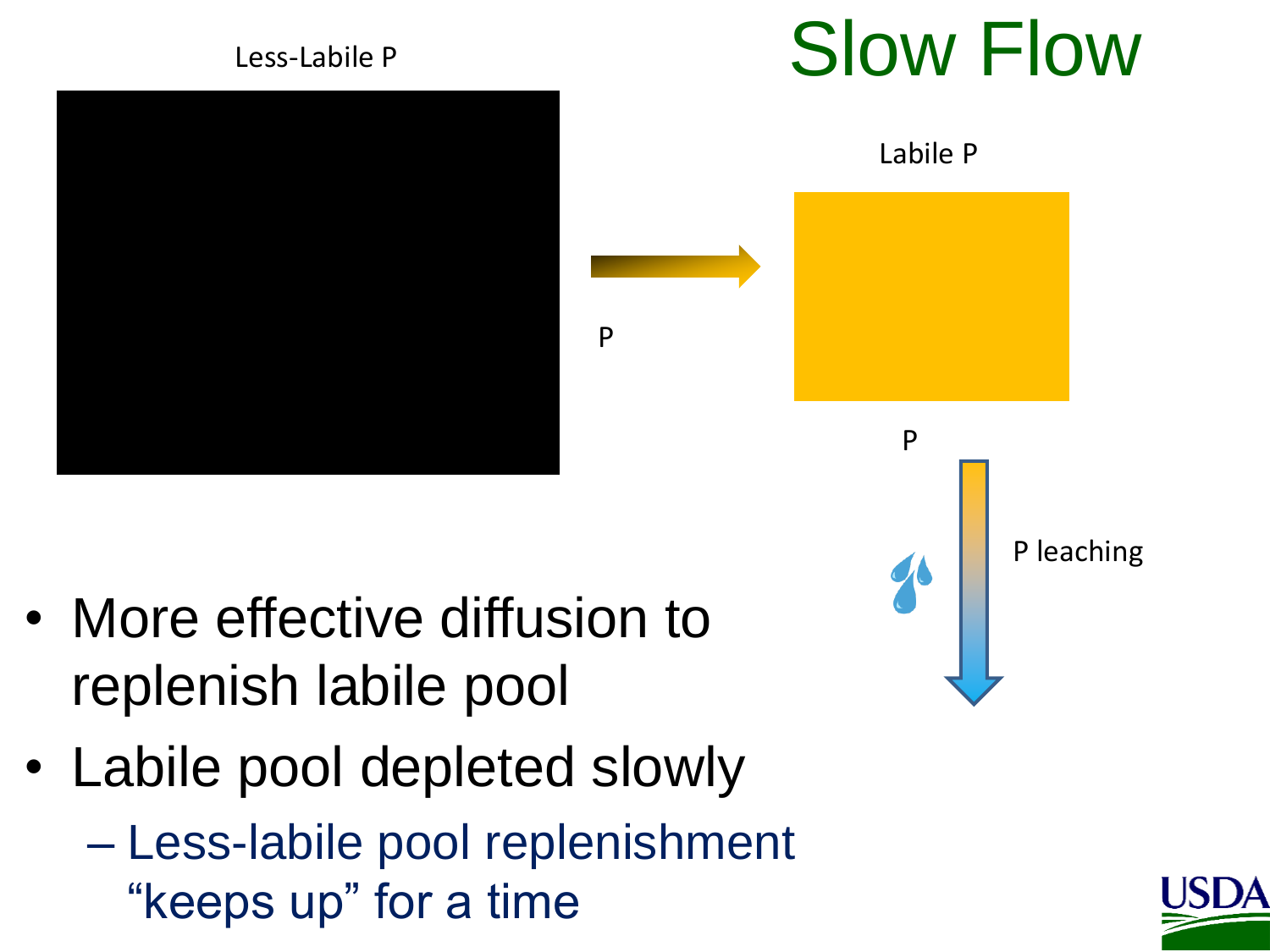

- Less effective diffusion
- Labile pool depleted rapidly
	- Labile pool depleted MUCH faster than it can be replenished



P leaching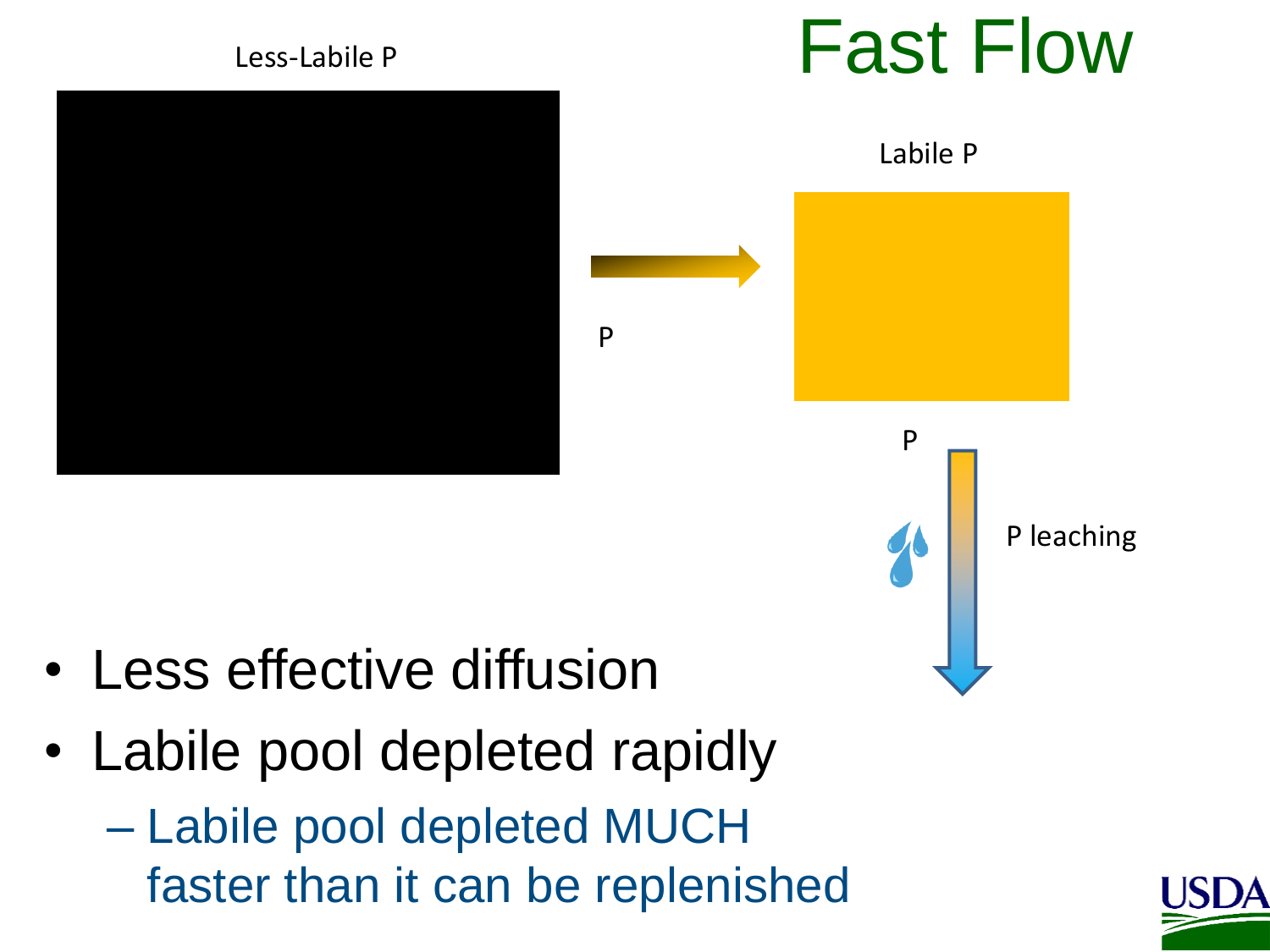### What we know

- P desorption quantity and rate are a function of:
	- cumulative solution volume, cumulative time, and discrete contact time
	- All capture by flow rate
- 2-stage first-order kinetics
	- Initial rapid rate, secondary gradual release
	- Dilution (thermodynamics) increases rate
- Desorption and buffering limited by diffusion
- Net desorption kinetics: physio-chemical

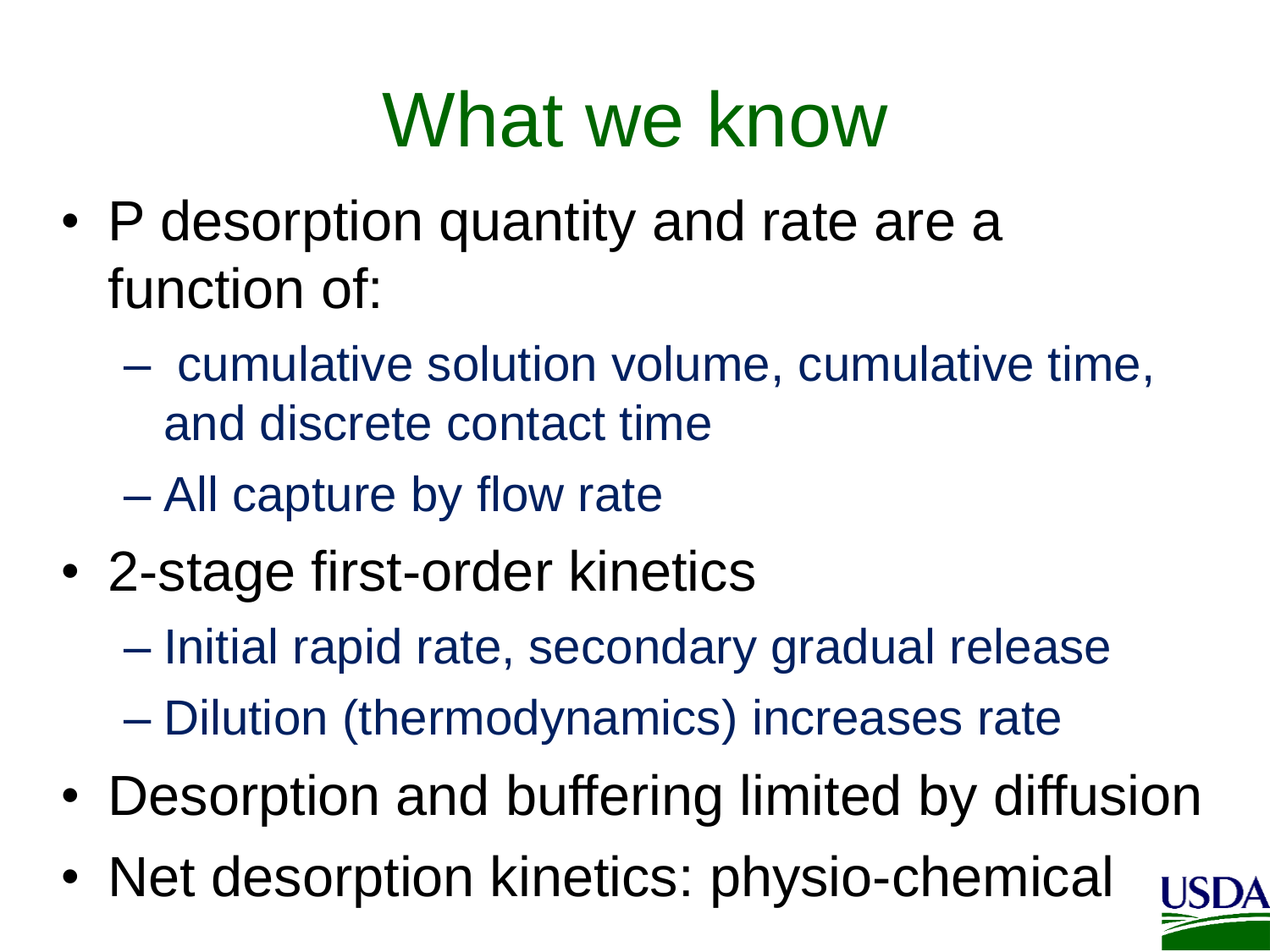#### What we know

- Interaction between physical-chemical controls how P desorption is manifested
	- Physical process can enhance or depress desorption (quantity and rate)
		- Dilution disrupts equilibrium: promotes desorption and desorption rate
			- Faster flow rates reduces solution P concentrations, but desorbs at a higher rate than slow flow
		- Diffusion limits desorption for fast flow
			- Fast flow has lesser degree of desorption
	- i.e. what little P desorbed with fast flow rate occurred quickly, yet quantity was limited
		- Slow flow releases more P, but at slower rate and higher solution concentration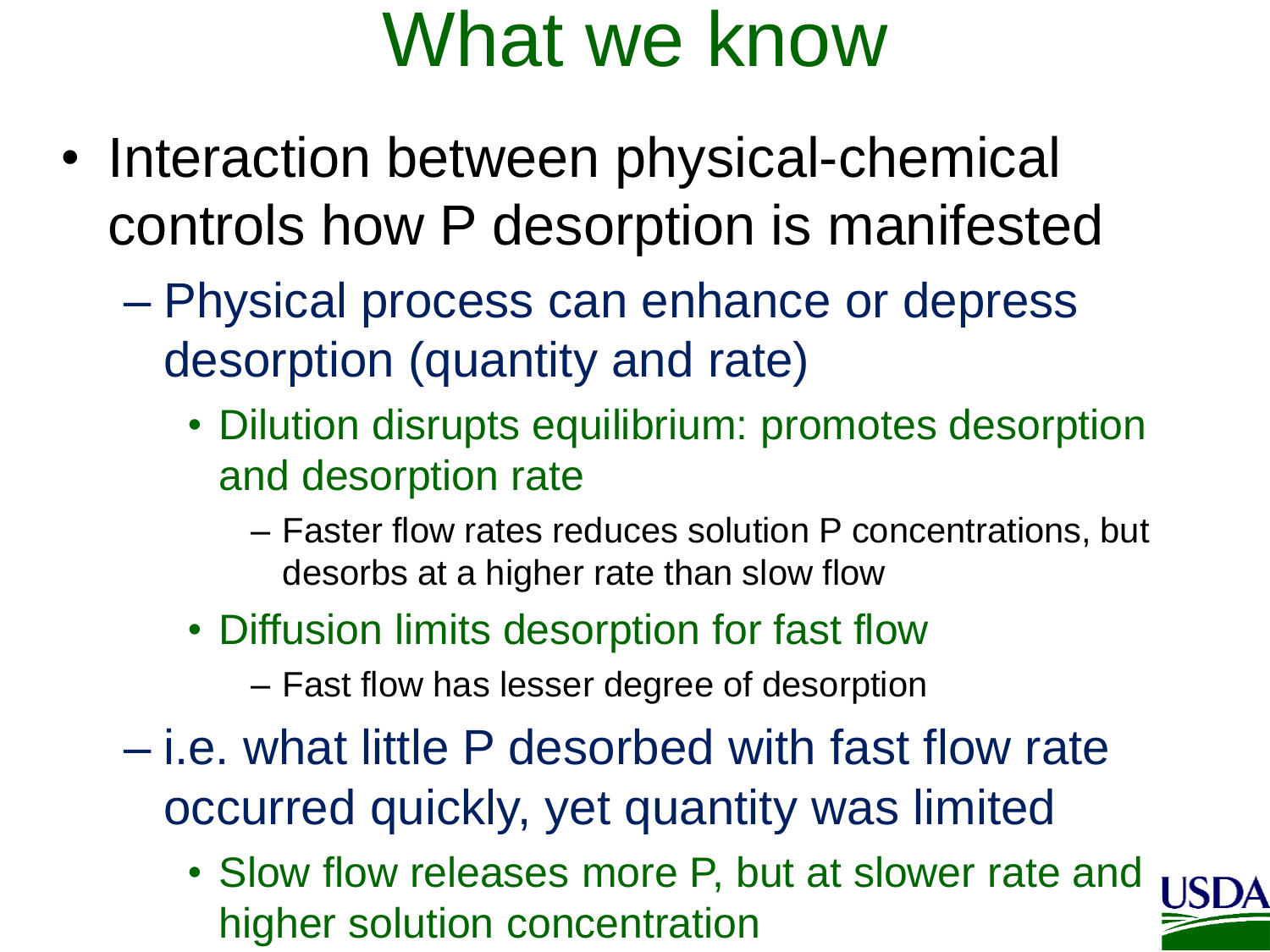#### What we know

- Water alone can release a lot of soil P if the physical conditions are suitable
	- Depending on flow regime and time, 25 to >400 mg/kg P released with water
- Current models do not take any of this into account

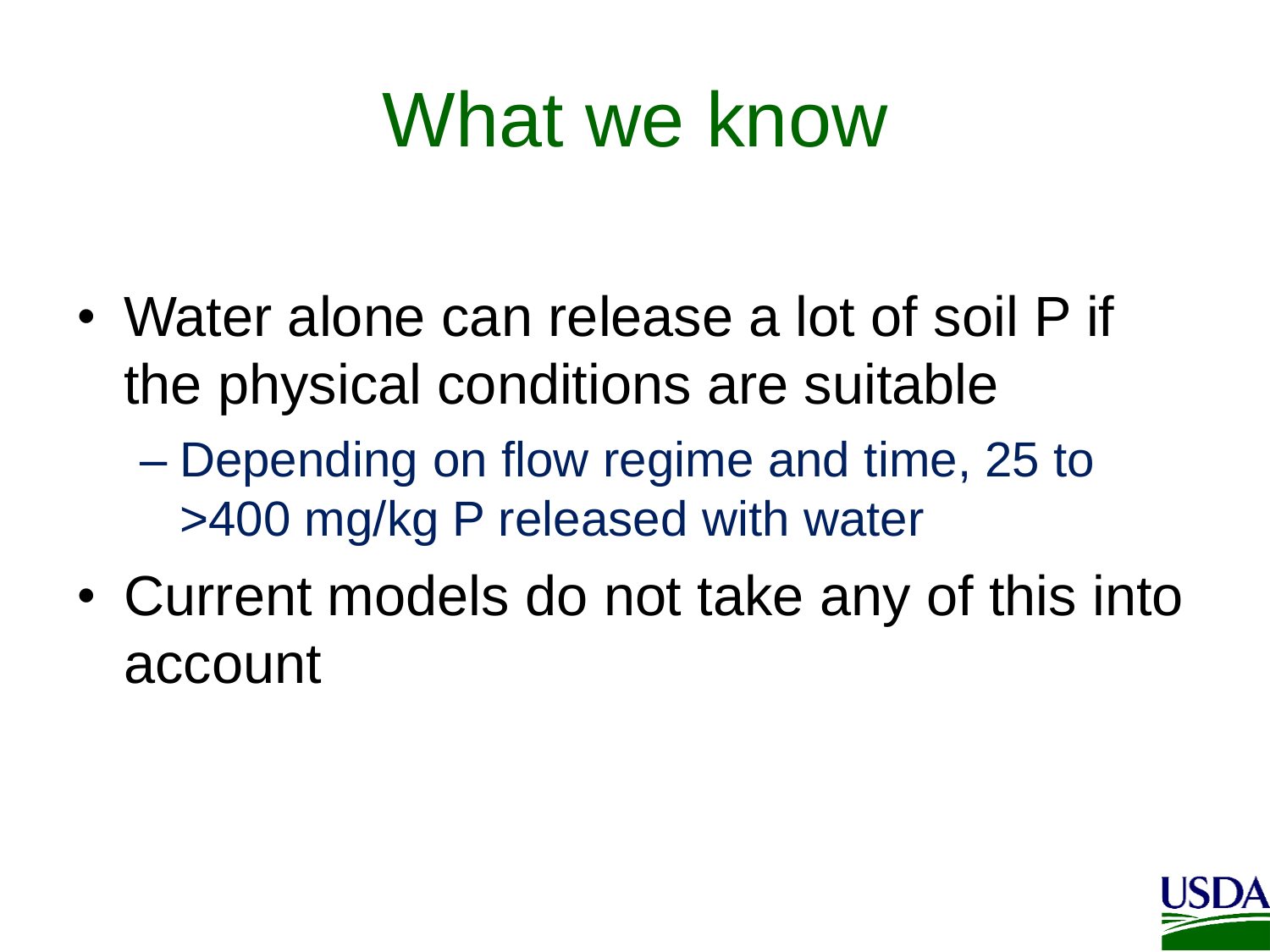# How will soil properties impact this?

• How do soil properties affect how flow rate impacts P desorption degree and kinetics?

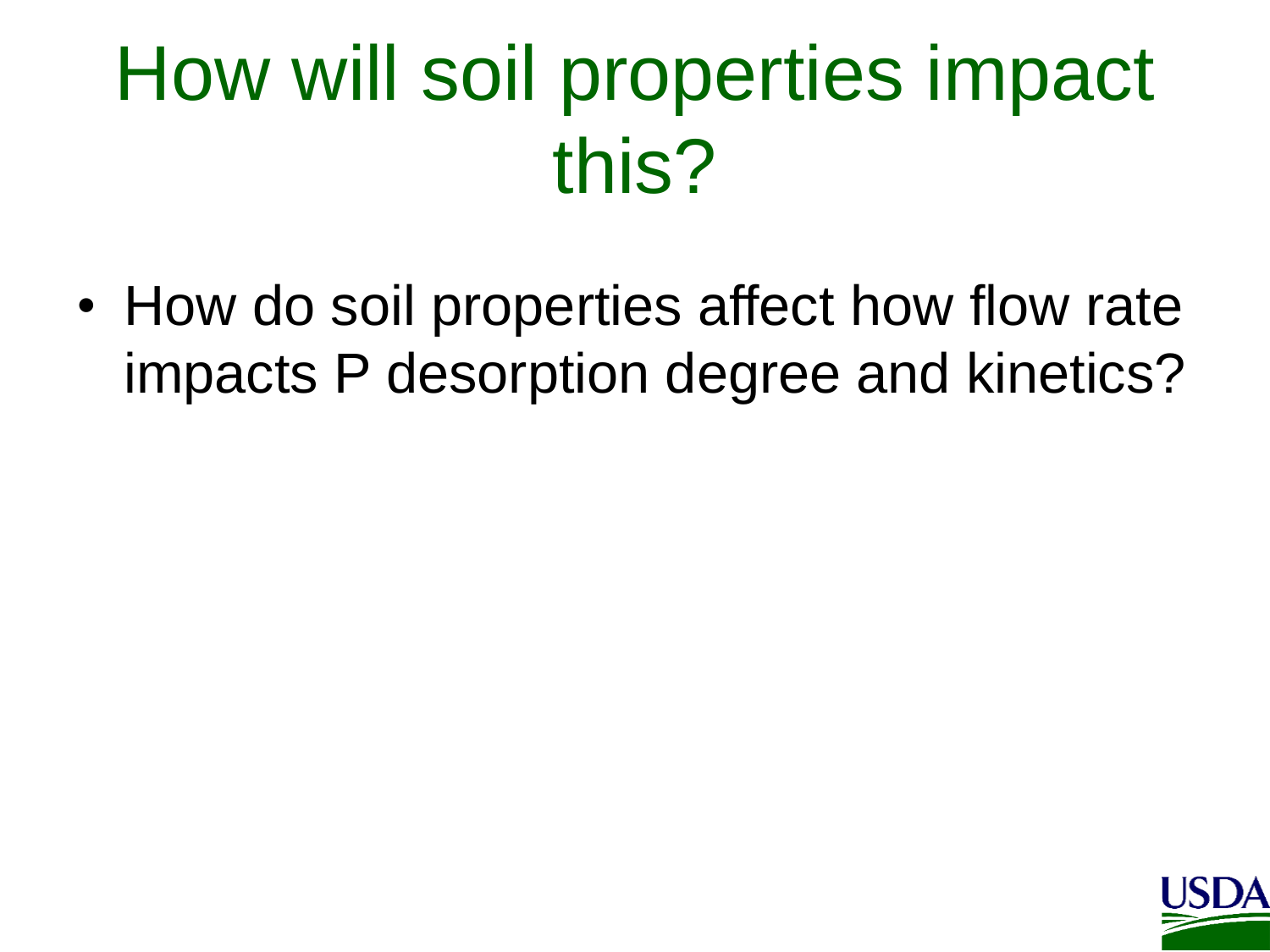#### > 30 soils

| Soil property                                      | range | mean | max  | min  | median |
|----------------------------------------------------|-------|------|------|------|--------|
|                                                    |       |      |      |      |        |
| Clay content (%)                                   | 16.7  | 6.5  | 17.5 | 0.8  | 6.0    |
| pH                                                 | 3.54  | 6.57 | 8.25 | 4.71 | 6.42   |
| Soluble C (mg/kg)                                  | 501   | 284  | 616  | 115  | 207    |
| Total C $(g/kg)$                                   | 34    | 20   | 39   | 5    | 18     |
| $M3-P$                                             | 1378  | 260  | 1394 | 31.2 | 180    |
| Water soluble P (mg/kg)                            | 44.2  | 11.3 | 45.4 | 1.2  | 8.3    |
| $P_{ox}$ (mg/kg)                                   | 7456  | 4003 | 7596 | 140  | 5379   |
| $P_{ox}$ Saturation (%)                            | 94    | 25.3 | 96.3 | 2.31 | 19.4   |
| M3-P Saturation (%)                                | 120   | 31.0 | 120  | 2.45 | 22.9   |
| Total P desorbed at 2 L:<br>fast flow rate (mg/kg) | 218   | 50.3 | 228  | 9.7  | 37.3   |
| Total P desorbed at 2 L:<br>slow flow rate (mg/kg) | 452   | 98.0 | 459  | 6.6  | 64.1   |

**USDA**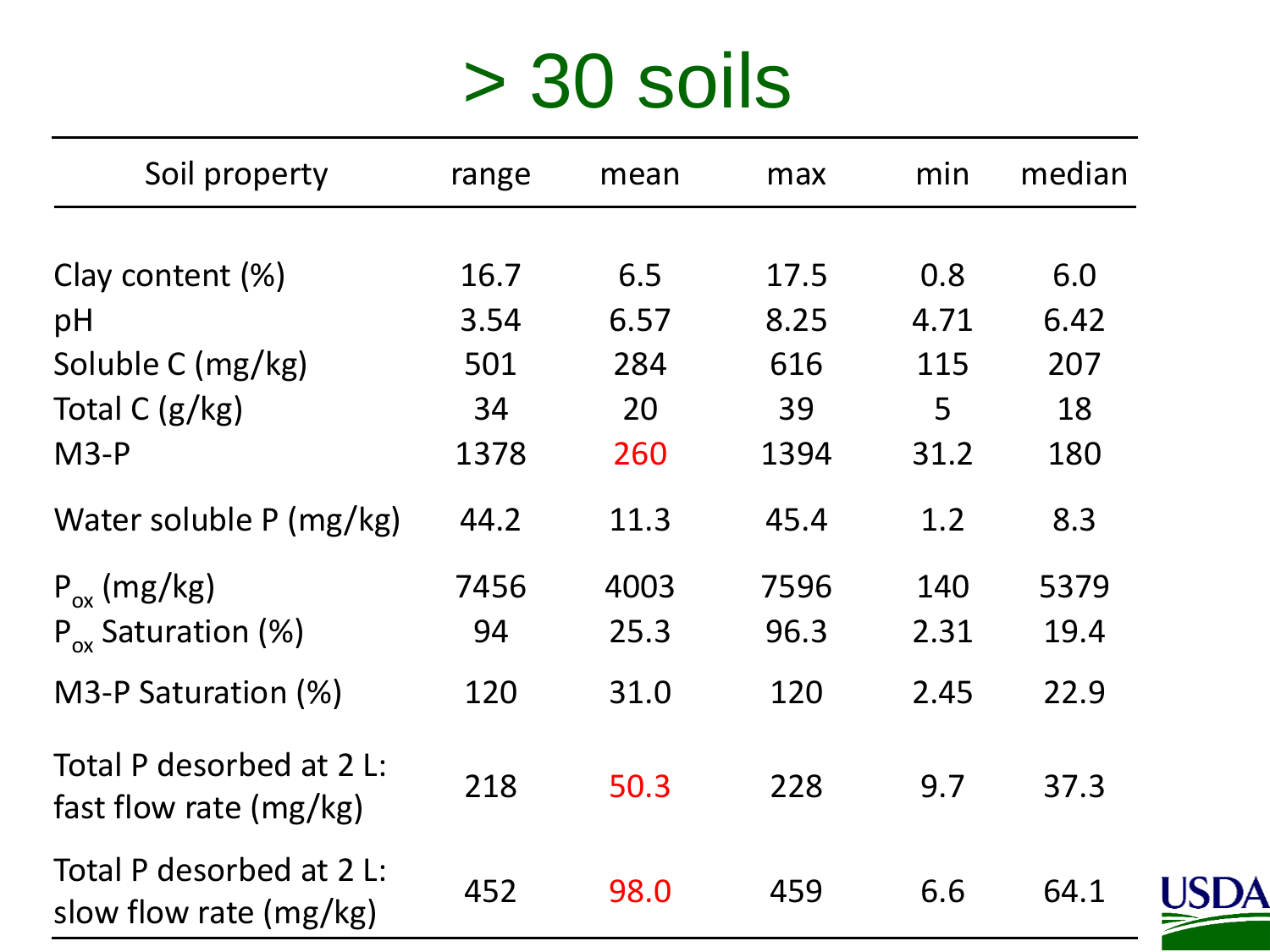- Same trend for all
	- Dual phase P release (rapid followed by gradual)
	- Fast flow = less P released at a more rapid rate
	- Greater solution P concentrations with slow flow

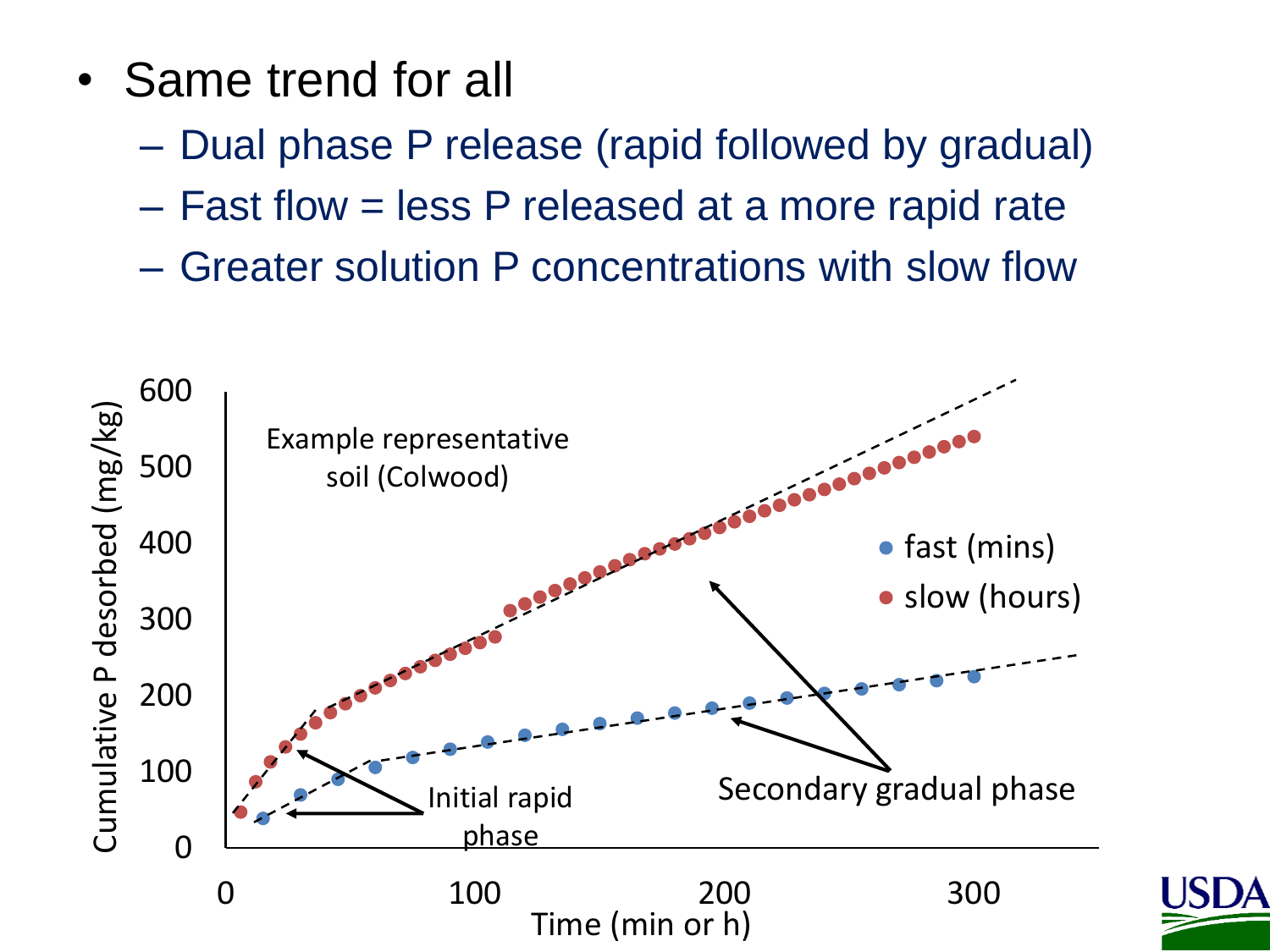- Desorption quantity:
	- Clearly more P released with slow flow and from soils with greater soil M3-P
	- Difference in P released between fast and slow flow increased with increasing soil M3-P content

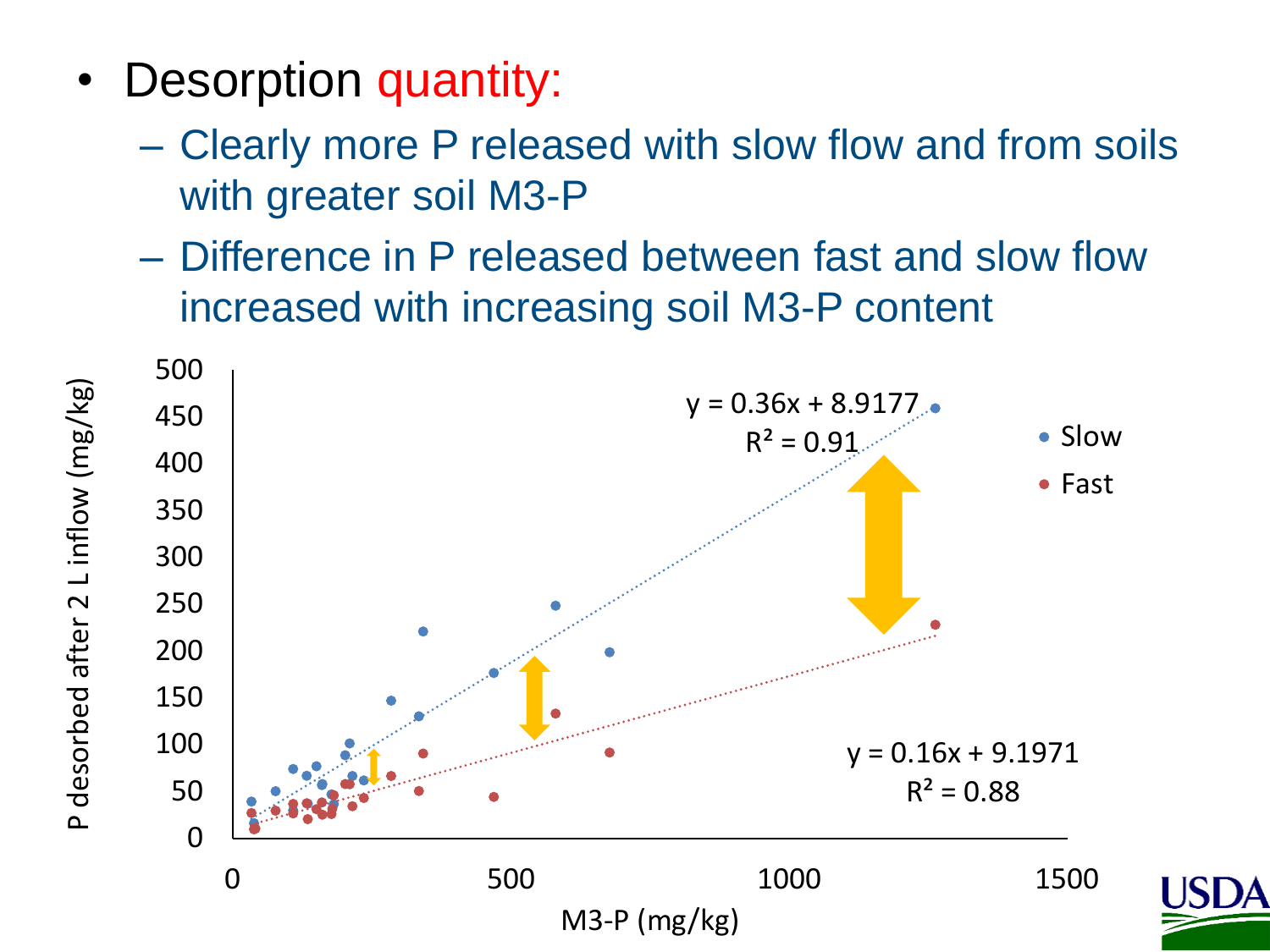- Desorption rate:
	- Increased soil P concentration means faster P release
		- i.e. First order kinetics
		- Difference in P desorption rate between initial rapid phase and secondary gradual phase increased with increasing soil M3-P content

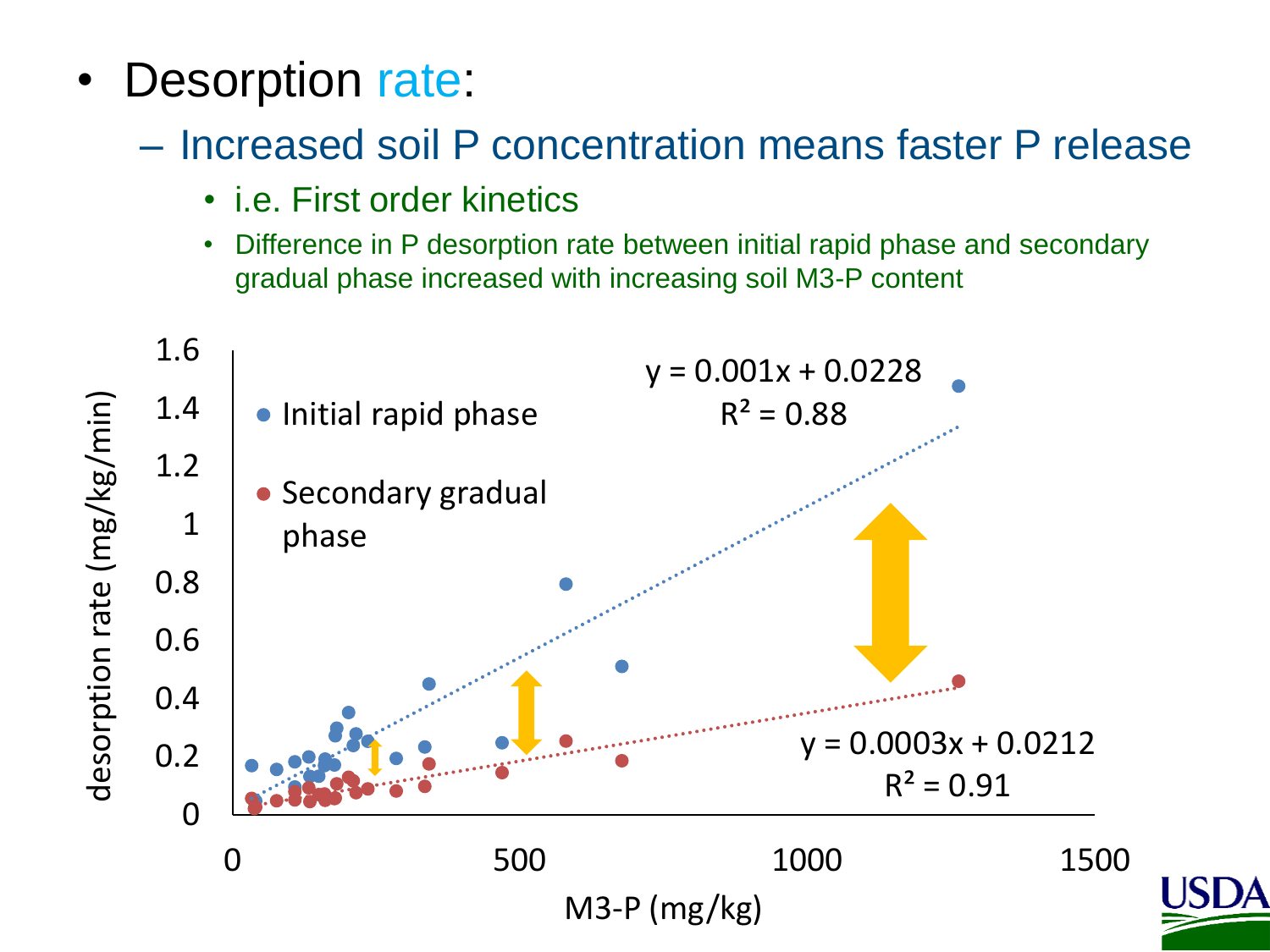#### Who Cares?

- Understanding the nature of P behavior will help us
	- Improve transport models
	- Create new P fertility recommendations
	- Better target best management practices
- *Penn, C. J., Williams, M. R., Camberato, J., Wenos, N., & Wason, H. (2022). Desorption Kinetics of Legacy Soil Phosphorus: Implications for Non-Point Transport and Plant Uptake. Soil Systems, 6(1), 6.*